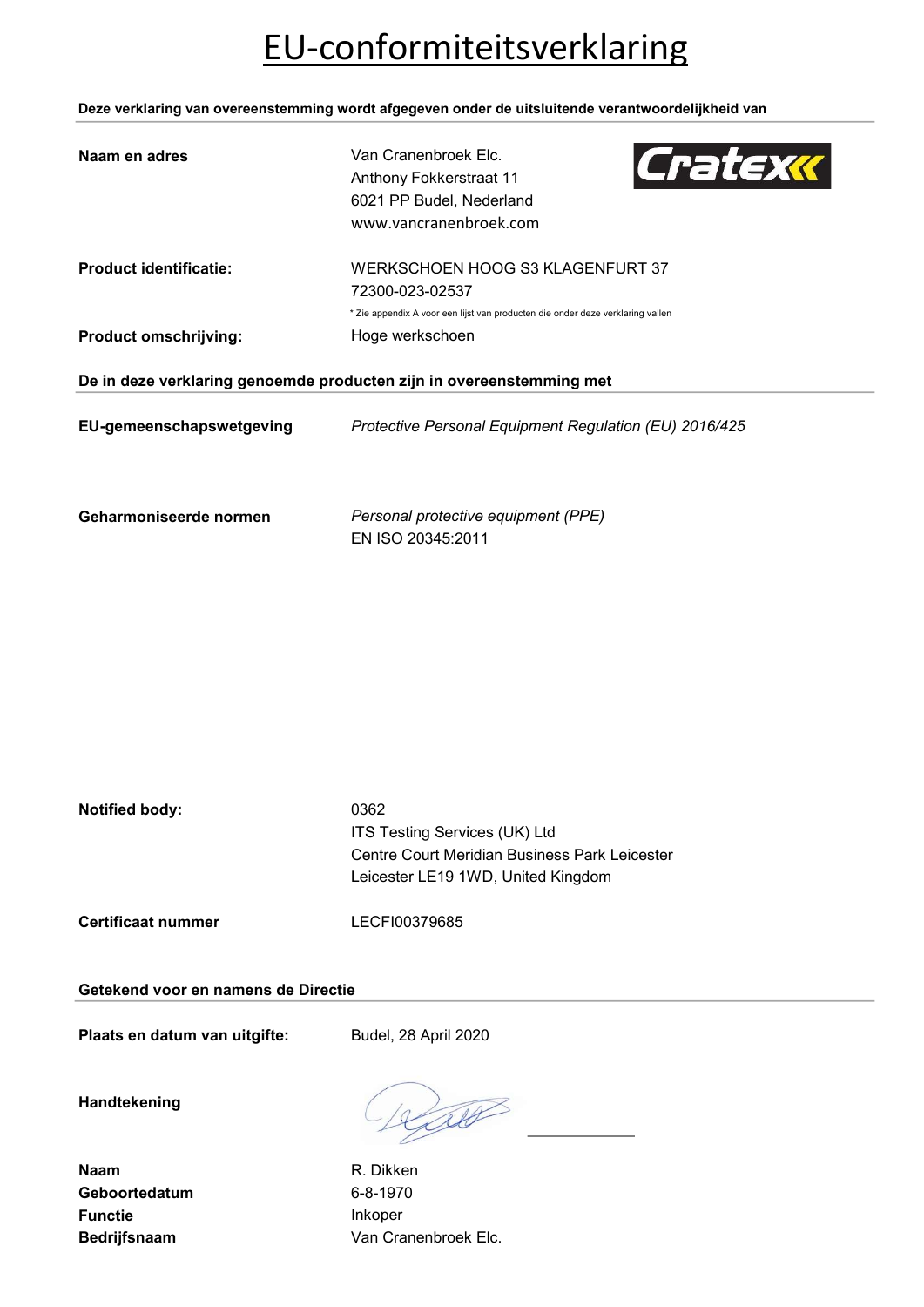### APPENDIX A - lijst met producten

De volgende producten vallen onder de EU-conformiteitsverklaring

| WERKSCHOEN HOOG S3 KLAGENFURT 38 |
|----------------------------------|
| WERKSCHOEN HOOG S3 KLAGENFURT 39 |
| WERKSCHOEN HOOG S3 KLAGENFURT 40 |
| WERKSCHOEN HOOG S3 KLAGENFURT 41 |
| WERKSCHOEN HOOG S3 KLAGENFURT 42 |
| WERKSCHOEN HOOG S3 KLAGENFURT 43 |
| WERKSCHOEN HOOG S3 KLAGENFURT 44 |
| WERKSCHOEN HOOG S3 KLAGENFURT 45 |
| WERKSCHOEN HOOG S3 KLAGENFURT 46 |
| WERKSCHOEN HOOG S3 KLAGENFURT 47 |
|                                  |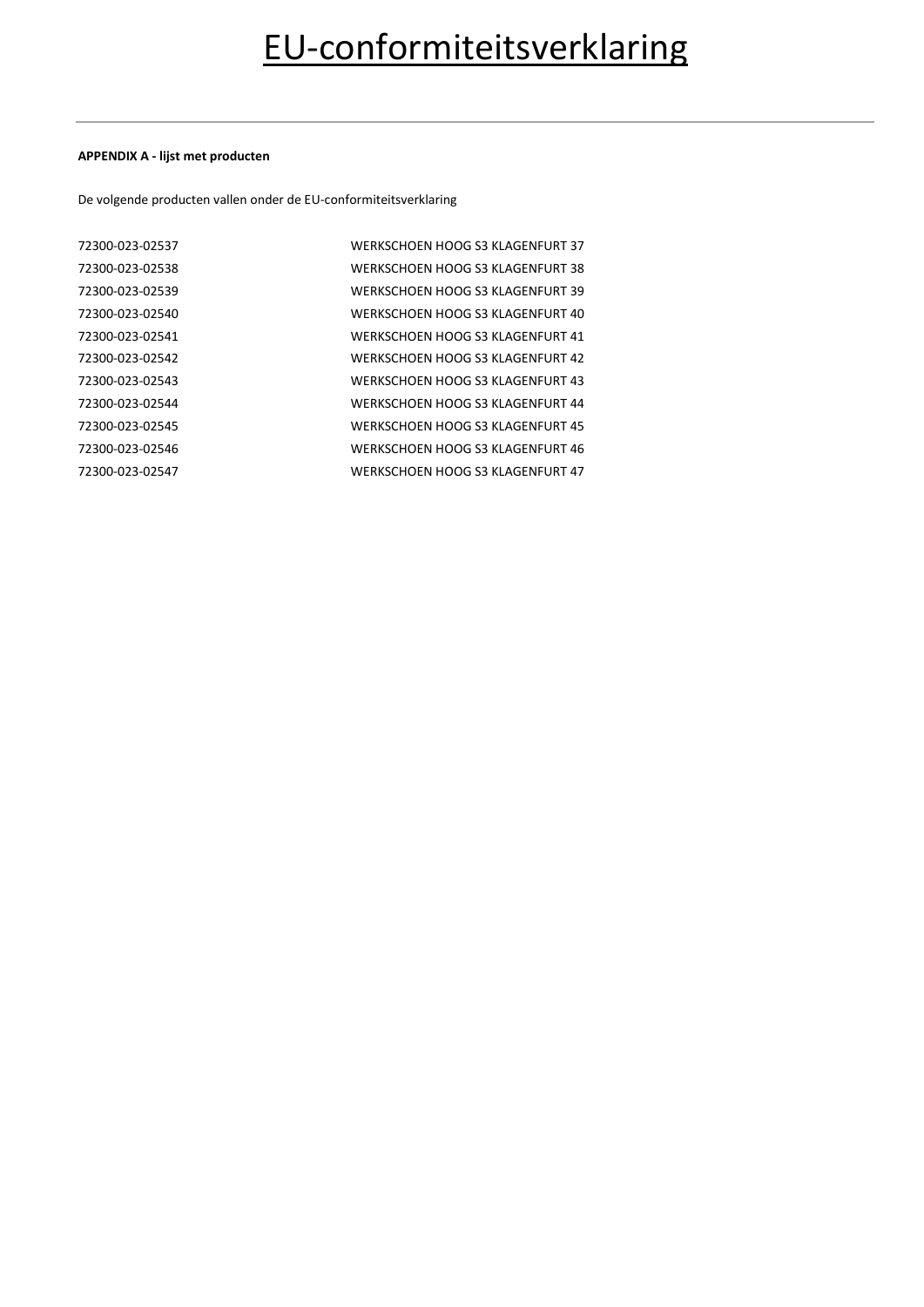## EU Declaration of conformity

This declaration of conformity is issued under the Sole responsiblity of

| Name and address of manufacturer: Van Cranenbroek Elc.            | Cratexx<br>Anthony Fokkerstraat 11<br>6021 PP Budel, Netherlands<br>www.vancranenbroek.com |  |
|-------------------------------------------------------------------|--------------------------------------------------------------------------------------------|--|
| <b>Product identification:</b>                                    | WERKSCHOEN HOOG S3 KLAGENFURT 37<br>72300-023-02537                                        |  |
|                                                                   | * See appendix A for a list of all products covered by this declaration                    |  |
| <b>Product description:</b>                                       | High work shoe                                                                             |  |
| The products mentioned in this declaration are in conformity with |                                                                                            |  |
| <b>EU Community Legislation</b>                                   | Protective Personal Equipment Regulation (EU) 2016/425                                     |  |
| <b>Harmonised standards</b>                                       | Personal protective equipment (PPE)<br>EN ISO 20345:2011                                   |  |

| Notified body: | 0362                                          |
|----------------|-----------------------------------------------|
|                | ITS Testing Services (UK) Ltd                 |
|                | Centre Court Meridian Business Park Leicester |
|                | Leicester LE19 1WD, United Kingdom            |
|                |                                               |

Certificaat nummer LECFI00379685

Signed for and on behalf of the Board of Directors

Place and date of issue: Budel, 28 April 2020

Signature:

Name: R. Dikken Date of birth: 6-8-1970 Function: Buyer

Laco

Company name: Van Cranenbroek Elc.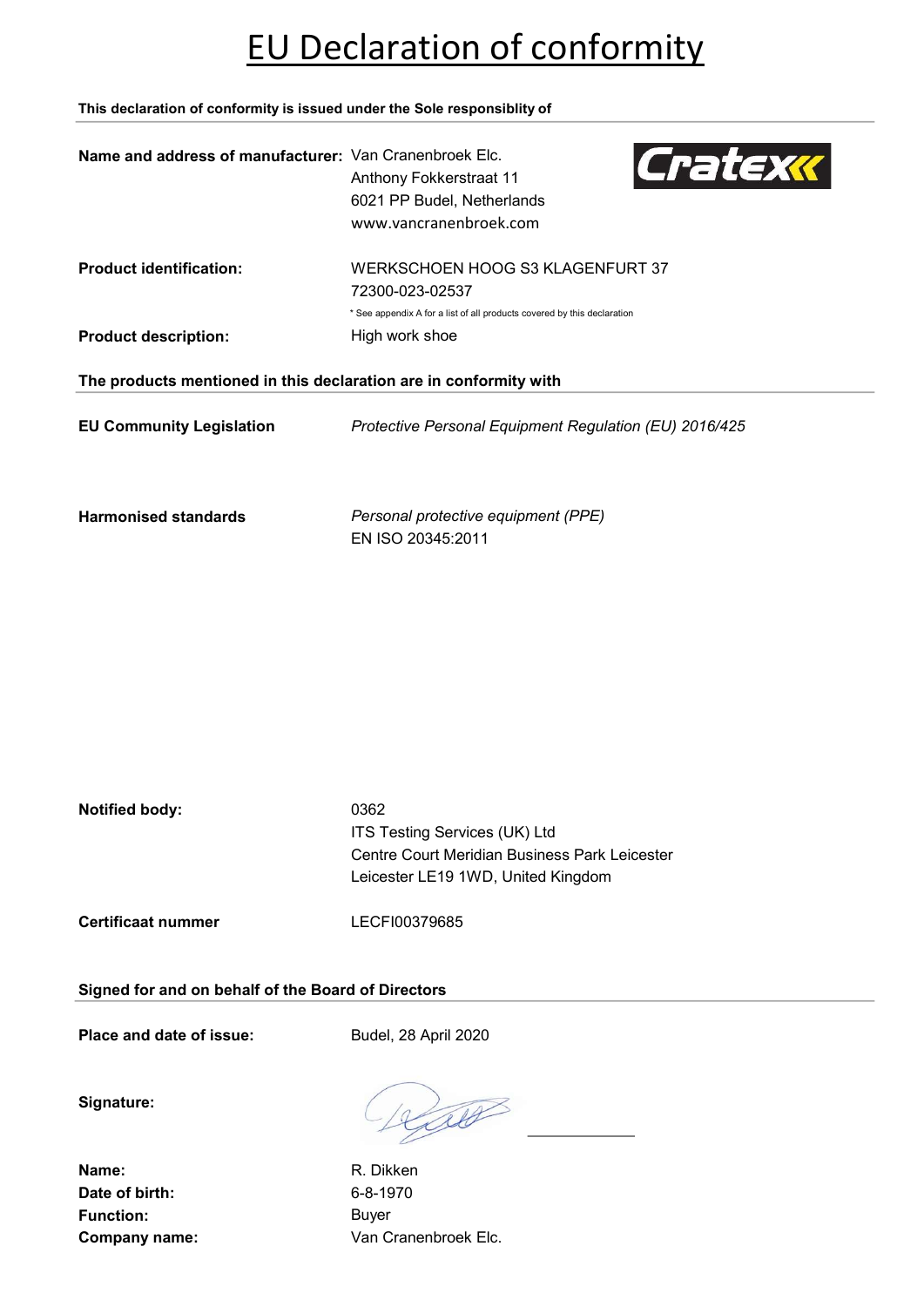### APPENDIX A – list of products

The following products are covered by EU declaration of conformity

| WERKSCHOEN HOOG S3 KLAGENFURT 38 |
|----------------------------------|
| WERKSCHOEN HOOG S3 KLAGENFURT 39 |
| WERKSCHOEN HOOG S3 KLAGENFURT 40 |
| WERKSCHOEN HOOG S3 KLAGENFURT 41 |
| WERKSCHOEN HOOG S3 KLAGENFURT 42 |
| WERKSCHOEN HOOG S3 KLAGENFURT 43 |
| WERKSCHOEN HOOG S3 KLAGENFURT 44 |
| WERKSCHOEN HOOG S3 KLAGENFURT 45 |
| WERKSCHOEN HOOG S3 KLAGENFURT 46 |
| WERKSCHOEN HOOG S3 KLAGENFURT 47 |
|                                  |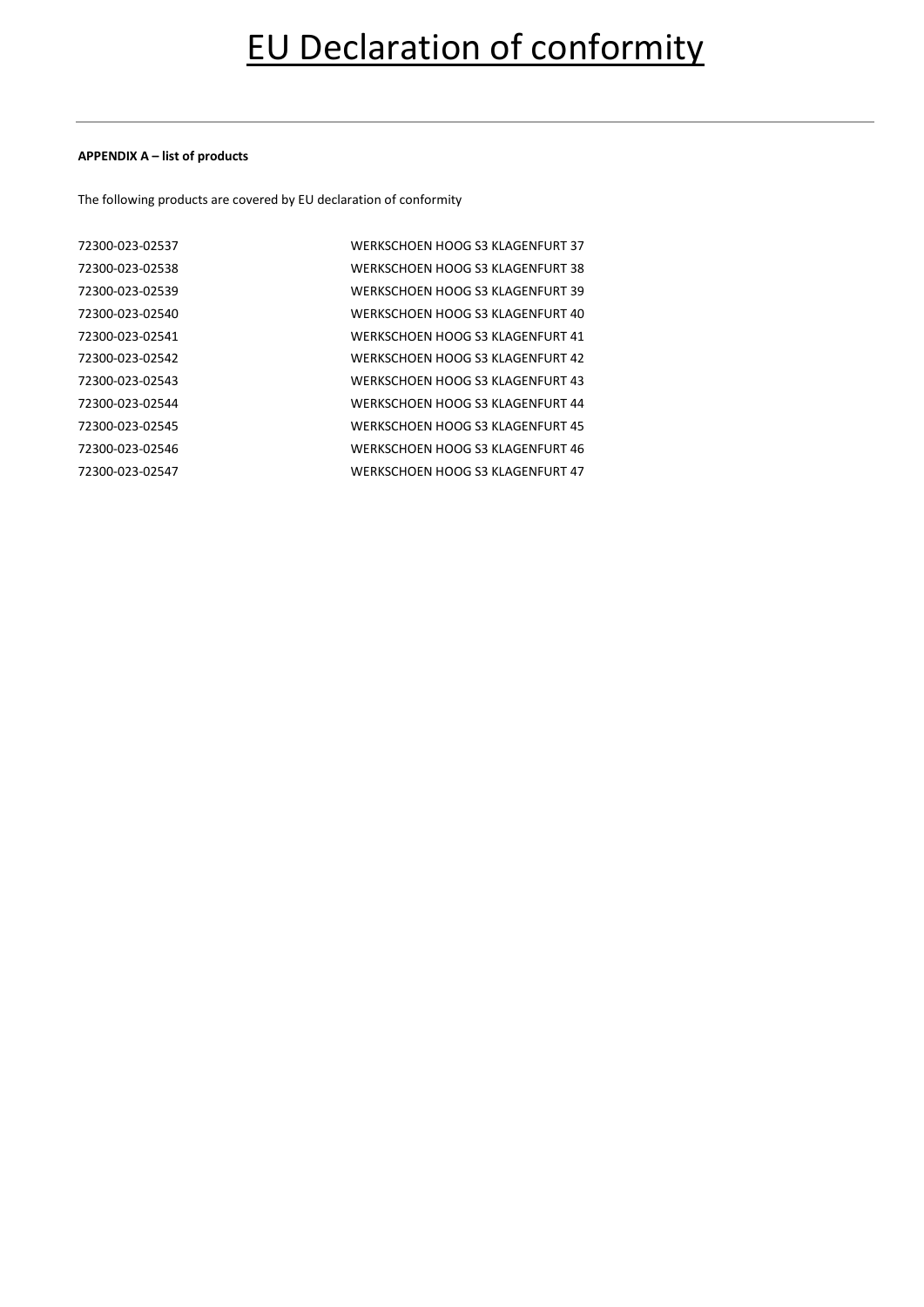### EU Déclaration de Conformité

Cette déclaration de conformité est délivrée sous la seule responsabilité de

| Nom et adresse du fabricant:                                    | Van Cranenbroek Elc.<br>Cratexx<br>Anthony Fokkerstraat 11<br>6021 PP Budel, Pays-Bas<br>www.vancranenbroek.com |
|-----------------------------------------------------------------|-----------------------------------------------------------------------------------------------------------------|
| Identification du produit:                                      | WERKSCHOEN HOOG S3 KLAGENFURT 37<br>72300-023-02537                                                             |
| <b>Description du produit:</b>                                  | * Voir l'annexe A pour une liste de tous les produits couverts par cette déclaration<br>Chaussure de travail    |
| Les produits mentionnés dans cette déclaration sont conformes à |                                                                                                                 |
| EU Législation communautaire:                                   | Protective Personal Equipment Regulation (EU) 2016/425                                                          |
| Normes harmonisées:                                             | Personal protective equipment (PPE)<br>EN ISO 20345:2011                                                        |

| Notified body: | 0362                                          |
|----------------|-----------------------------------------------|
|                | <b>ITS Testing Services (UK) Ltd</b>          |
|                | Centre Court Meridian Business Park Leicester |
|                | Leicester LE19 1WD, United Kingdom            |
|                |                                               |

Signé pour et au nom du conseil d'administration

Certificaat nummer LECFI00379685

Lieu et date de délivrance: Budel, 10 Avril 2020

Signature:

Nom: R. Dikken Date de naissance: 6-8-1970 Fonction: Acheteur

Lib

nom de l'entreprise Van Cranenbroek Elc.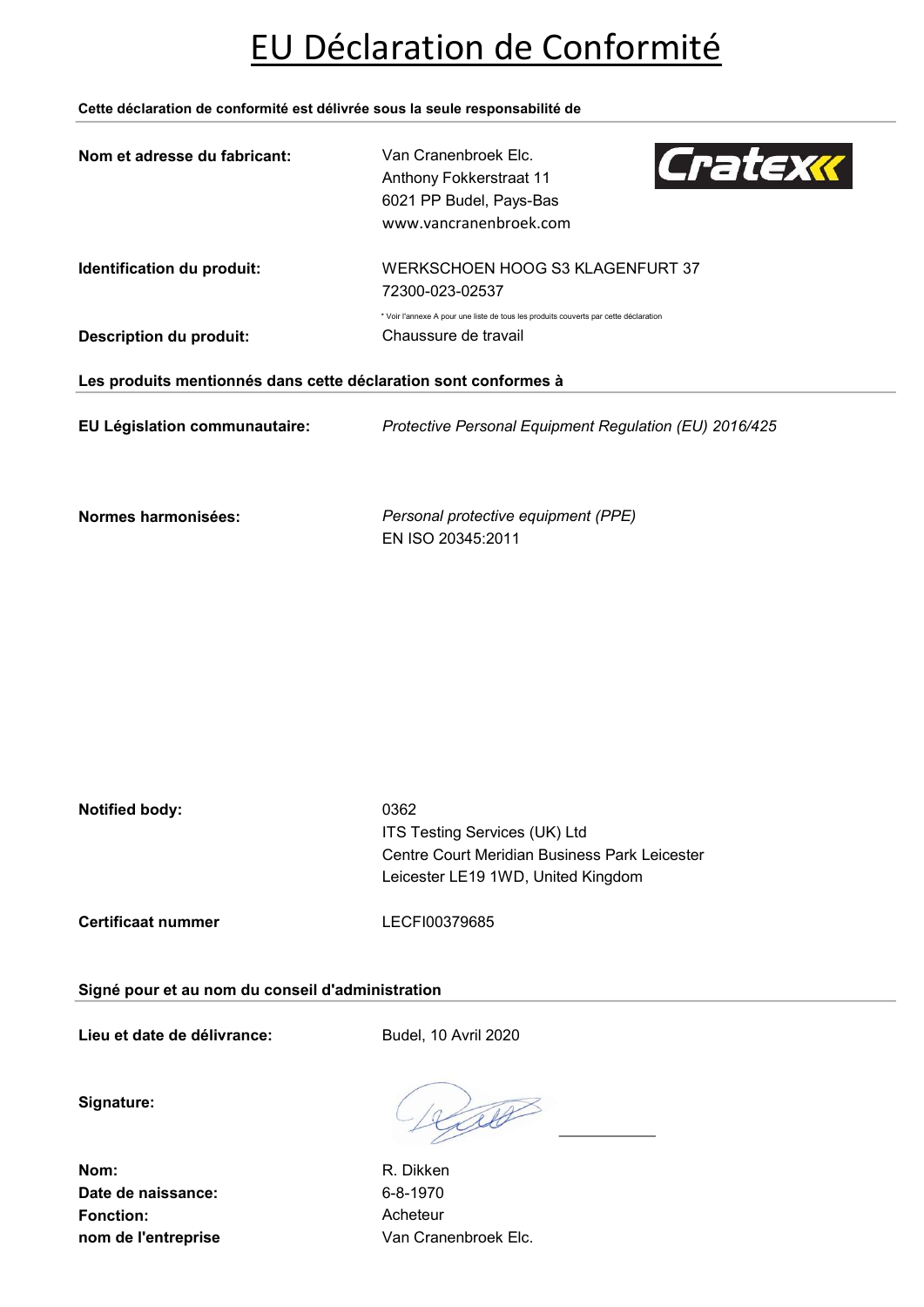### ANNEXE A - liste des produits

Les produits suivants sont couverts par la déclaration de conformité UE

| WERKSCHOEN HOOG S3 KLAGENFURT 37 |
|----------------------------------|
| WERKSCHOEN HOOG S3 KLAGENFURT 38 |
| WERKSCHOEN HOOG S3 KLAGENFURT 39 |
| WERKSCHOEN HOOG S3 KLAGENFURT 40 |
| WERKSCHOEN HOOG S3 KLAGENFURT 41 |
| WERKSCHOEN HOOG S3 KLAGENFURT 42 |
| WERKSCHOEN HOOG S3 KLAGENFURT 43 |
| WERKSCHOEN HOOG S3 KLAGENFURT 44 |
| WERKSCHOEN HOOG S3 KLAGENFURT 45 |
| WERKSCHOEN HOOG S3 KLAGENFURT 46 |
| WERKSCHOEN HOOG S3 KLAGENFURT 47 |
|                                  |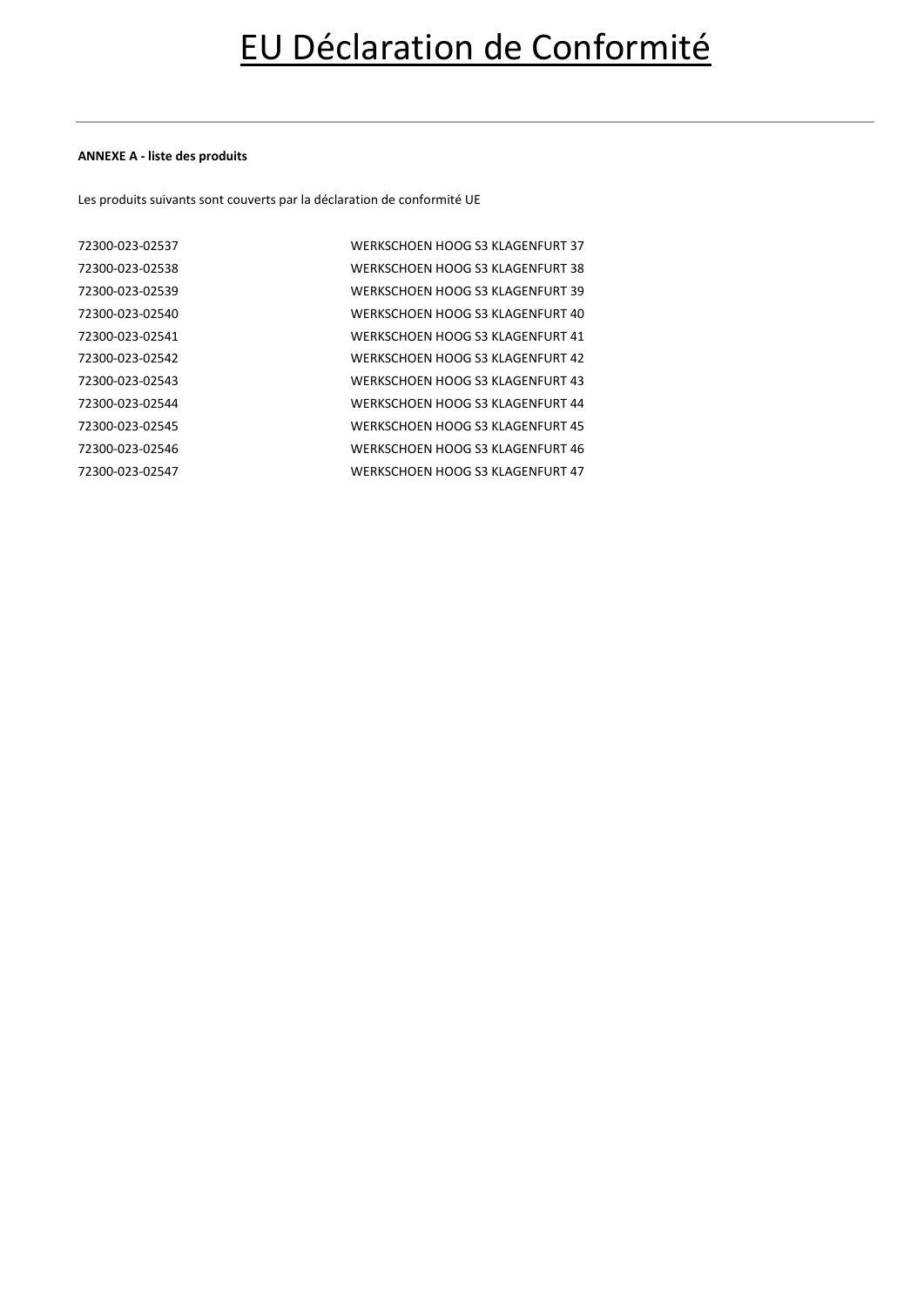# EG Übereinstimmungs Erklärung

### Diese Konformitätserklärung wird unter der alleinigen Verantwortung von:

| Name und Adresse des Herstellers: | Van Cranenbroek Elc.<br>Cratexx<br>Anthony Fokkerstraat 11<br>6021 PP Budel, Niederlande<br>www.vancranenbroek.com |  |  |
|-----------------------------------|--------------------------------------------------------------------------------------------------------------------|--|--|
| <b>Produktidentifikation:</b>     | WERKSCHOEN HOOG S3 KLAGENFURT 37<br>72300-023-02537                                                                |  |  |
| Produktbeschreibung:              | * Siehe Anhang A für eine Liste aller Produkte, die unter diese Erklärung fallen<br>Hoher Arbeitsschuh             |  |  |
|                                   | Die in dieser Erklärung genannten Produkte entsprechen:                                                            |  |  |
| <b>EU-Gemeinschaftsrecht:</b>     | Protective Personal Equipment Regulation (EU) 2016/425                                                             |  |  |
| <b>Harmonisierte Normen:</b>      | Personal protective equipment (PPE)<br>EN ISO 20345:2011                                                           |  |  |

| Notified body: | 0362                                          |
|----------------|-----------------------------------------------|
|                | ITS Testing Services (UK) Ltd                 |
|                | Centre Court Meridian Business Park Leicester |
|                | Leicester LE19 1WD, United Kingdom            |
|                |                                               |

Certificaat nummer LECFI00379685

Unterzeichnet für und im Auftrag des Verwaltungsrats

Ort und Datum der Ausstellung: Budel, 28 April 2020

Unterschrift:

Litt

Name: R. Dikken Geburtsdatum: 6-8-1970 Funktion: Käufer Name des Unternehmens Van Cranenbroek Elc.